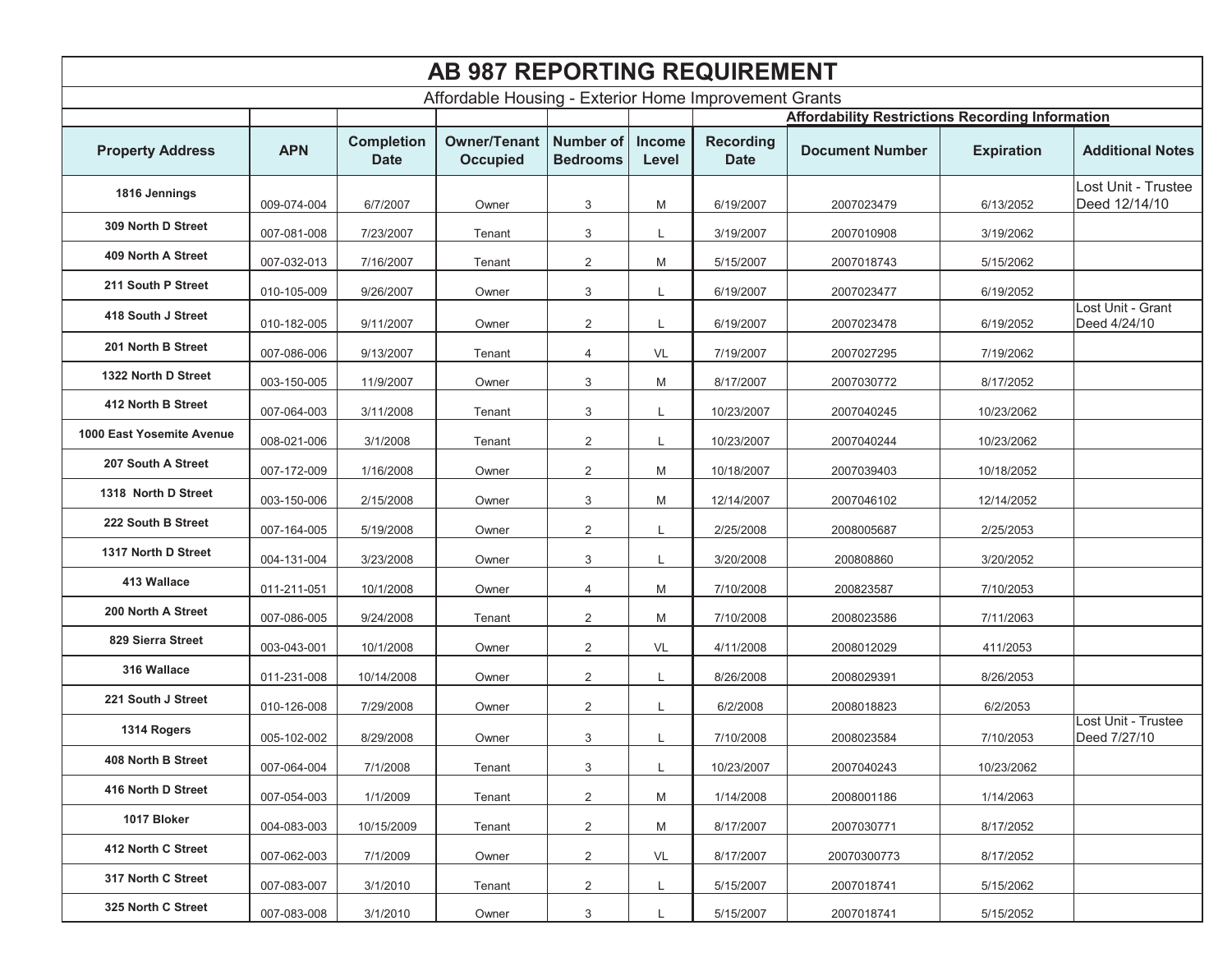|                            |             |                                  |                                        |                                     |                        | <b>Affordability Restrictions Recording Information</b> |                        |                   |                         |
|----------------------------|-------------|----------------------------------|----------------------------------------|-------------------------------------|------------------------|---------------------------------------------------------|------------------------|-------------------|-------------------------|
| <b>Property Address</b>    | <b>APN</b>  | <b>Completion</b><br><b>Date</b> | <b>Owner/Tenant</b><br><b>Occupied</b> | <b>Number of</b><br><b>Bedrooms</b> | <b>Income</b><br>Level | <b>Recording</b><br><b>Date</b>                         | <b>Document Number</b> | <b>Expiration</b> | <b>Additional Notes</b> |
| 403 North B Street         | 007-065-002 | 6/3/2008                         | Owner                                  | 3                                   | VL                     | 5/15/2007                                               | 2007018742             | 5/15/2052         |                         |
| 405 North B Street         | 007-083-007 | 6/3/2008                         | Tenant                                 | $\overline{2}$                      | <b>MOD</b>             | 5/15/2007                                               | 2007018742             | 5/15/2062         |                         |
| 1006 West Yosemite Avenue  | 010-104-002 | 2/28/2008                        | Owner                                  | $\overline{2}$                      | VL                     | 1/14/2008                                               | 2008001185             | 1/14/2063         |                         |
| 519 North D Street         | 007-061-005 | 12/1/2008                        | Owner                                  | 5                                   |                        | 7/10/2008                                               | 2008023585             | 7/10/2053         |                         |
| <b>1217 Mission Street</b> | 005-150-005 | 8/10/2009                        | Owner                                  | 3                                   | <b>MOD</b>             | 4/16/2009                                               | 2009012482             | 4/16/2054         |                         |
| 112 South N Street         | 010-111-017 | 9/10/2009                        | Owner                                  | 4                                   | VL                     | 7/15/2009                                               | 2009023153             | 7/15/2054         |                         |
| 114 South N Street         | 010-111-018 | 8/24/2009                        | Owner                                  | 3                                   | L.                     | 7/15/2009                                               | 200903151              | 7/15/2054         |                         |
| 111 North K Street         | 010-082-009 | 1/26/2010                        | Owner                                  | 3                                   | VL                     | 5/21/2009                                               | 2009016958             | 5/21/2053         |                         |
| 305 South I Street         | 010-161-002 | 12/21/2009                       | Owner                                  | 3                                   | $\mathsf{L}$           | 5/21/2009                                               | 2009016957             | 5/21/2053         |                         |
| 513 James Way              | 004-140-030 | 10/15/2009                       | Owner                                  | 3                                   | VL                     | 9/24/2009                                               | 2009032766             | 9/24/2053         |                         |
| 311 South G Street         | 010-163-007 | 8/6/2010                         | Owner                                  | $\overline{a}$                      | <b>MOD</b>             | 8/25/2009                                               | 2009027745             | 8/25/2053         |                         |
| 120 Fig Street             | 008-021-036 | 9/13/2010                        | Owner                                  | 3                                   | VL                     | 8/25/2009                                               | 2009027743             | 8/25/2053         |                         |
| 222 North B Street         | 007-084-002 | 12/10/2009                       | Owner                                  | $\overline{2}$                      | L                      | 10/23/2009                                              | 2009036449             | 10/23/2054        |                         |
| 208 South A Street         | 007-166-003 | 9/1/2010                         | Owner                                  | $\overline{2}$                      | L                      | 5/18/2009                                               | 2009016470             | 8/25/2053         |                         |
| 301 South J Street         | 010-153-013 | 6/2/2009                         | Owner                                  | 3                                   | VL                     | 4/17/2009                                               | 2009012687             | 4/17/2054         |                         |
| 313 South L Street         | 101-151-012 | 7/12/2010                        | Tenant                                 | 3                                   | L                      | 10/23/2009                                              | 2009036451             | 10/23/2064        |                         |
| 1717 Merced Street         | 005-200-043 | 8/4/2010                         | Tenant                                 | 4                                   | VL                     | 11/25/2009                                              | 2009039743             | 11/25/2054        |                         |
| 220 East 10th Street       | 011-081-014 | 1/18/2010                        | Owner                                  | 3                                   | L                      | 10/23/2009                                              | 2009036446             | 10/23/2054        |                         |
| 1721 Merced Street         | 005-200-044 | In Progress                      | Owner                                  | 4                                   | L                      | 11/25/2009                                              | 2009039745             | 11/25/2054        |                         |
| 1412 Sanarita Way          | 005-200-072 | 2/8/2010                         | Owner                                  | 4                                   | <b>MOD</b>             | 12/17/2009                                              | 2009041861             | 12/17/2054        |                         |
| 937 East 5th Street        | 007-133-001 | 4/29/2010                        | Tenant                                 | $\overline{2}$                      | VL                     | 2/2/2010                                                | 2010003758             | 2/2/2055          |                         |
| 1801 Merced Street         | 005-200-045 | 5/14/2010                        | Owner                                  | 4                                   | VL                     | 2/2/2010                                                | 2010003754             | 2/2/2055          |                         |
| 1200 Sherwood Way          | 005-160-053 | 5/26/2010                        | Owner                                  | 3                                   | <b>MOD</b>             | 1/25/2010                                               | 2010002643             | 1/25/2055         |                         |
| 300 Stadium Road           | 012-110-038 | 5/21/2010                        | Owner                                  | 3                                   | VL                     | 1/25/2010                                               | 2010002641             | 1/25/2055         |                         |
| 905 Cross Street           | 008-013-017 | 4/12/2010                        | Owner                                  | 3                                   | VL                     | 1/25/2010                                               | 2010002639             | 1/25/2055         |                         |
| <b>721 Clinton Street</b>  | 008-051-006 | 4/1/2010                         | Owner                                  | $\mathbf{3}$                        | VL                     | 3/29/2010                                               | 2010008838             | 3/29/2055         |                         |
| 910 East Yosemite Avenue   | 008-012-001 | 8/16/2010                        | Tenant                                 | 4                                   | VL                     | 3/29/2010                                               | 2010008827             | 3/29/2055         |                         |